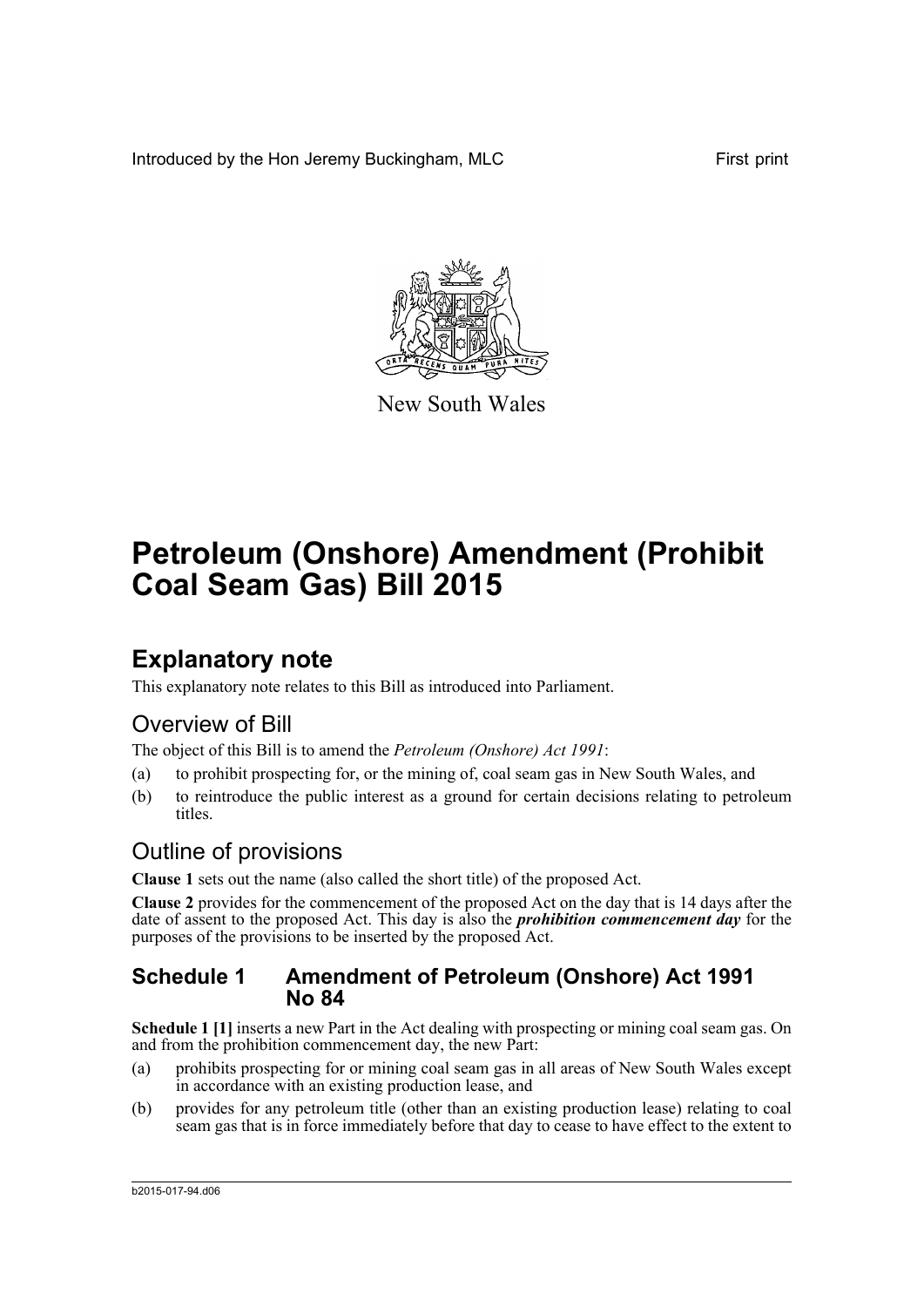which it authorises prospecting for or mining coal seam gas in any area of New South Wales, and

- (c) prevents the Minister from granting new, or renewing existing, petroleum titles relating to coal seam gas, and
- (d) prevents the holder of an existing production lease from conducting petroleum mining operations involving drilling or hydraulic fracturing for the purpose of increasing or extending the holder's capacity to produce coal seam gas, and
- (e) enables the Minister to cancel a petroleum title that has entirely ceased to have effect because of the operation of the new Part, and
- (f) provides that the State is not required to pay compensation in connection with the enactment or operation of the new Part, but may nevertheless voluntarily choose to do so.

**Schedule 1 [2]** reintroduces the public interest as a ground for certain decisions relating to petroleum titles. The ground was first introduced by the *Mining and Petroleum Legislation Amendment (Public Interest) Act 2013*, but was replaced by a fit and proper person ground by the *Mining and Petroleum Legislation Amendment Act 2014*.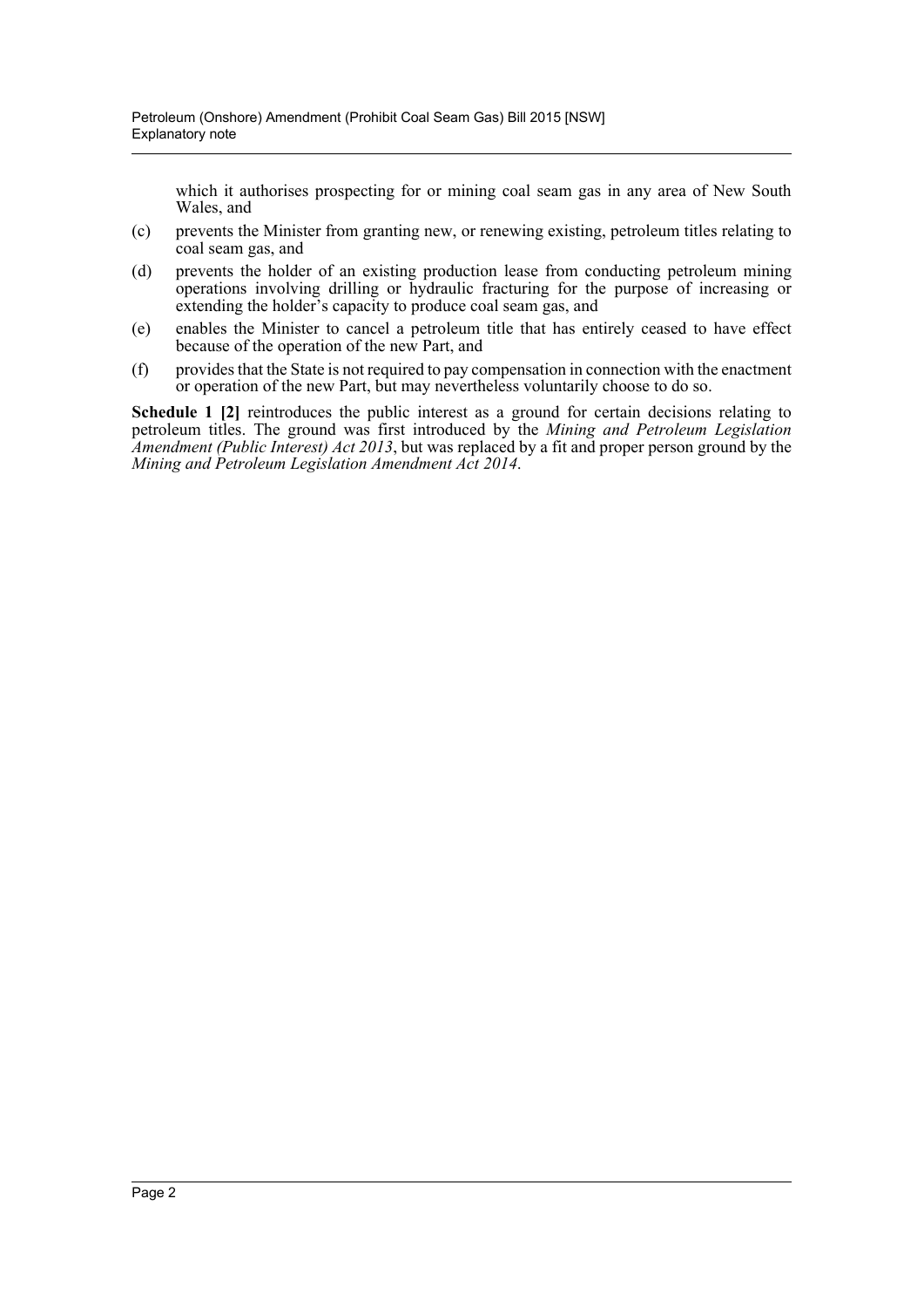Introduced by the Hon Jeremy Buckingham, MLC First print



New South Wales

# **Petroleum (Onshore) Amendment (Prohibit Coal Seam Gas) Bill 2015**

## **Contents**

|            |                                                 | Page |
|------------|-------------------------------------------------|------|
| 1.         | Name of Act                                     | 2    |
|            | 2 Commencement                                  | 2    |
| Schedule 1 | Amendment of Petroleum (Onshore) Act 1991 No 84 | 3    |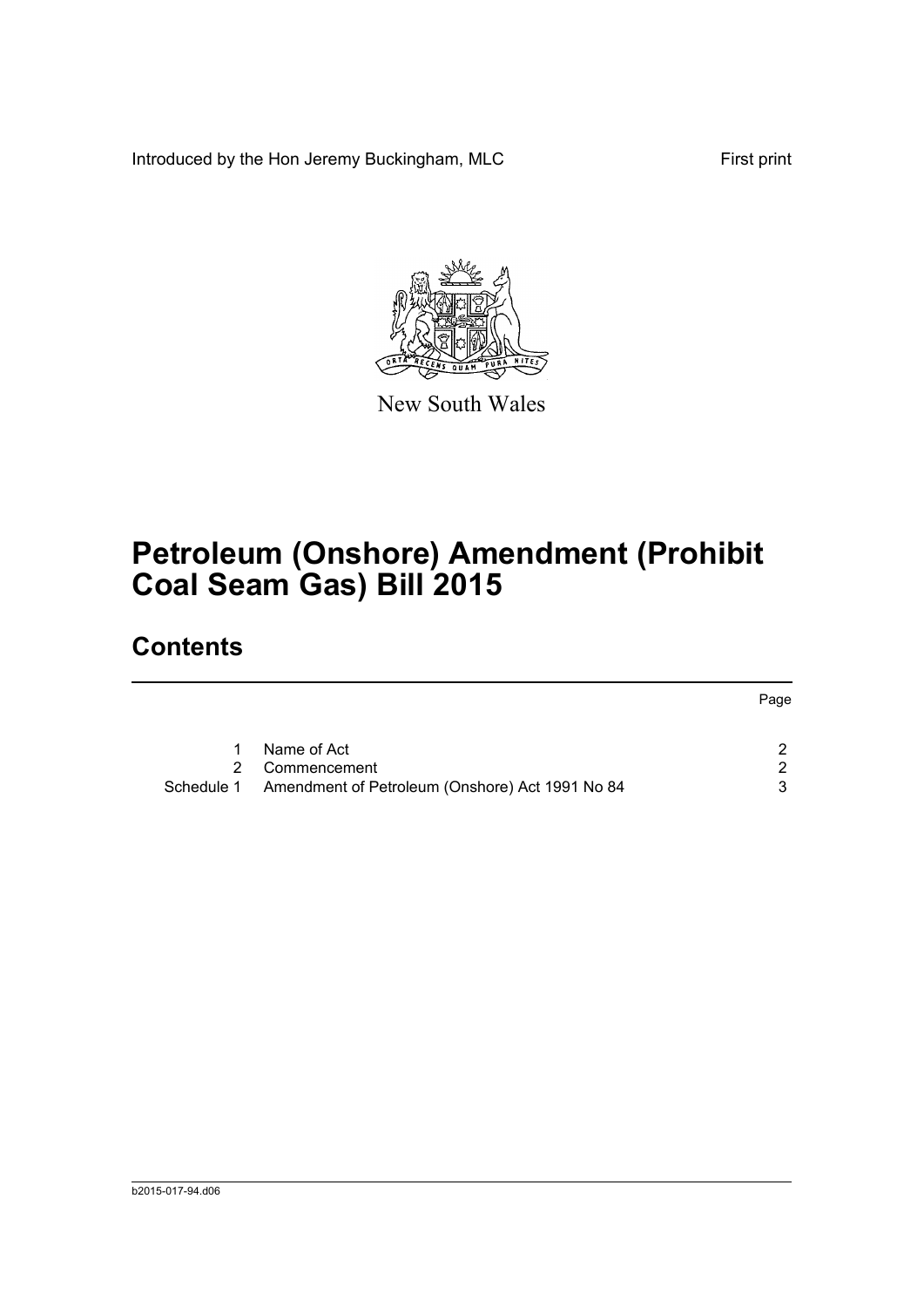

New South Wales

## **Petroleum (Onshore) Amendment (Prohibit Coal Seam Gas) Bill 2015**

No , 2015

#### **A Bill for**

An Act to amend the *Petroleum (Onshore) Act 1991* to prohibit prospecting for, or the mining of, coal seam gas in New South Wales and to reintroduce the public interest as a ground for certain decisions relating to petroleum titles.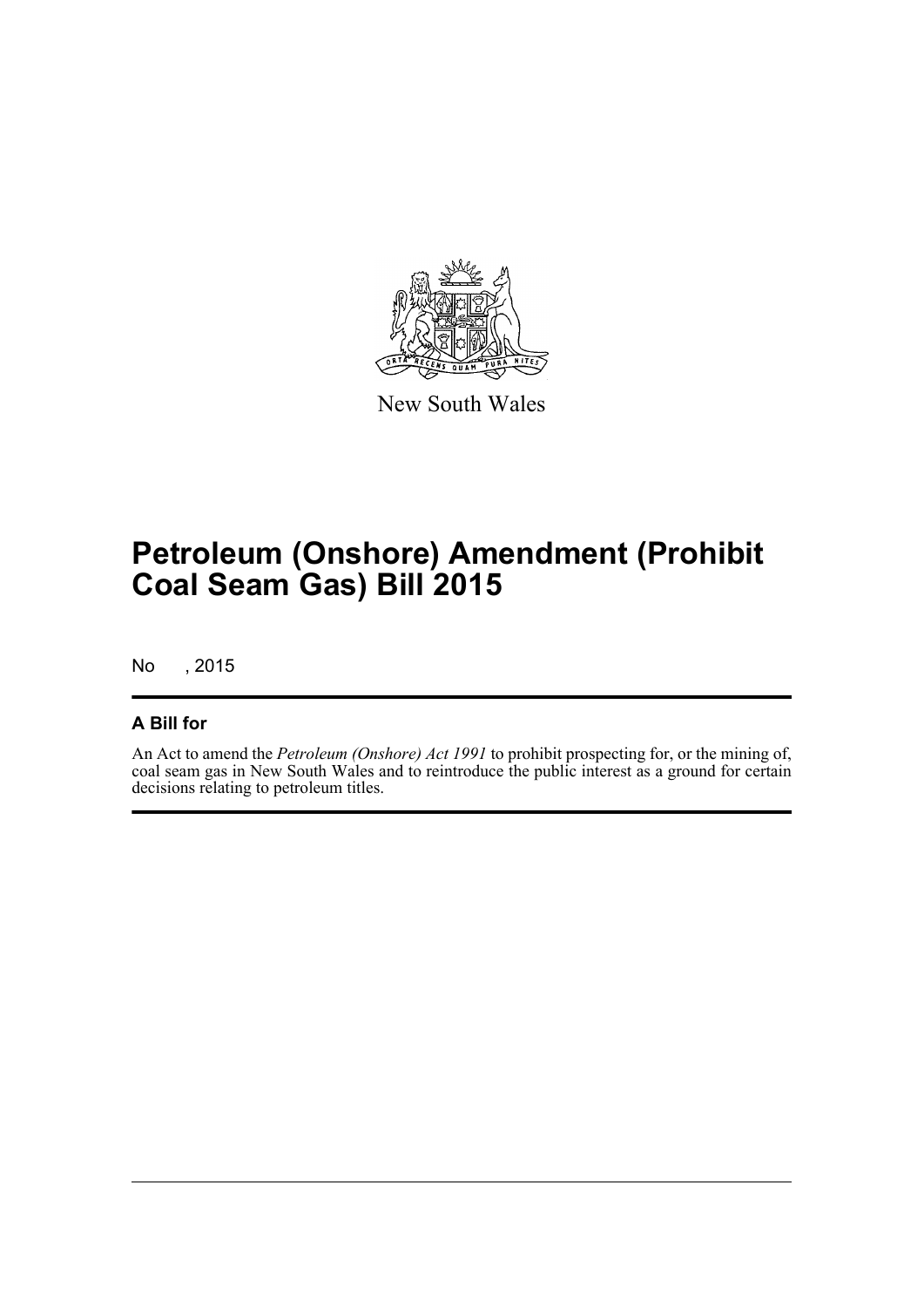<span id="page-4-1"></span><span id="page-4-0"></span>

| The Legislature of New South Wales enacts:                                                                 |                |
|------------------------------------------------------------------------------------------------------------|----------------|
| Name of Act                                                                                                | $\overline{c}$ |
| This Act is the Petroleum (Onshore) Amendment (Prohibit Coal Seam Gas)<br>Act 2015.                        | 3<br>4         |
| <b>Commencement</b><br>This Act commences on the day that is 14 days after the date of assent to this Act. | 5<br>6         |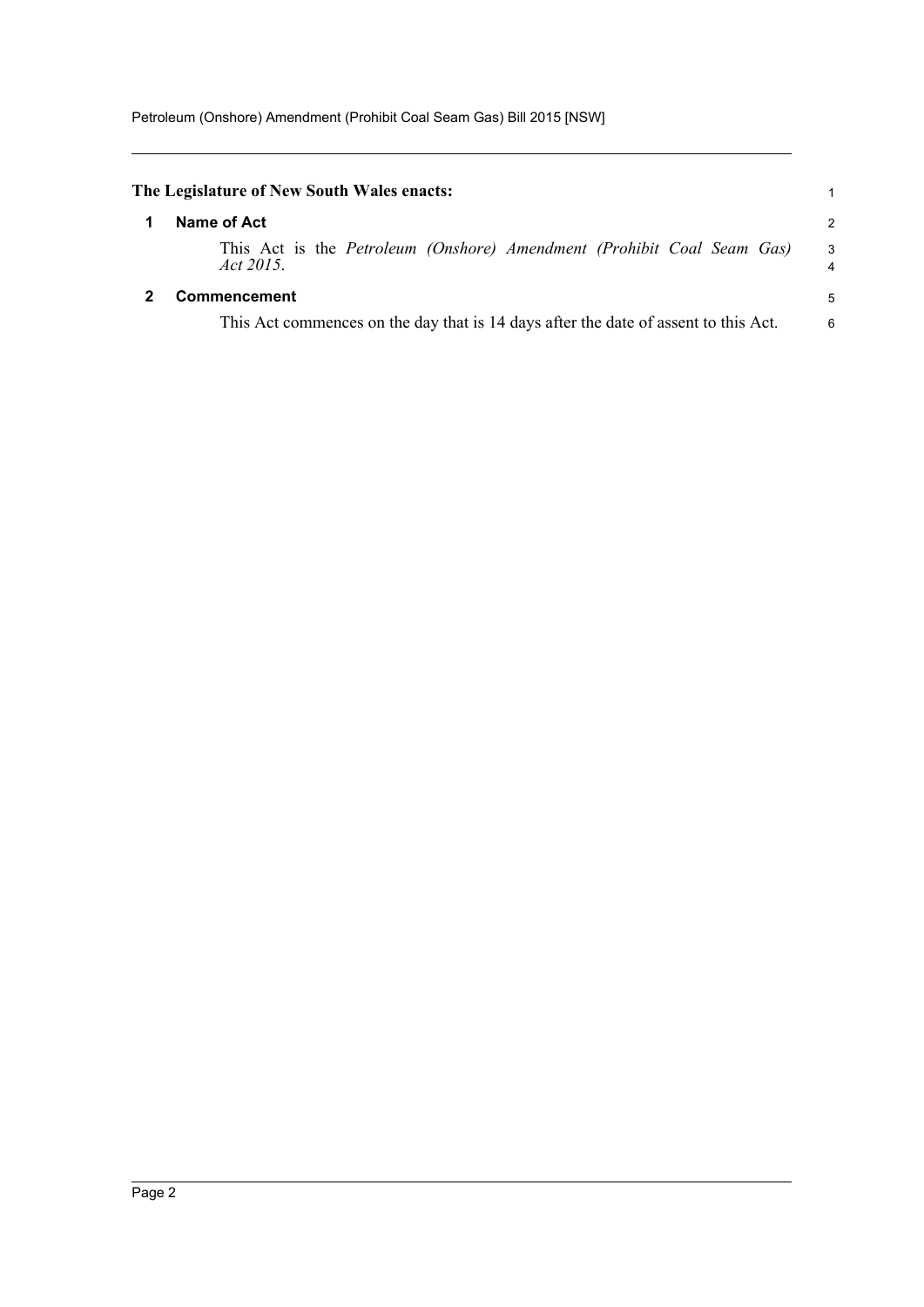<span id="page-5-0"></span>

| <b>Schedule 1</b> |                      |     | <b>Amendment of Petroleum (Onshore) Act 1991</b><br><b>No 84</b> | 1<br>$\overline{c}$                                                                                                                                                                                                                                                                                                                                           |                            |
|-------------------|----------------------|-----|------------------------------------------------------------------|---------------------------------------------------------------------------------------------------------------------------------------------------------------------------------------------------------------------------------------------------------------------------------------------------------------------------------------------------------------|----------------------------|
| [1]               | Part 2A              |     |                                                                  |                                                                                                                                                                                                                                                                                                                                                               | 3                          |
|                   | Insert after Part 2: |     |                                                                  | 4                                                                                                                                                                                                                                                                                                                                                             |                            |
|                   |                      |     |                                                                  | Part 2A Prospecting or mining coal seam gas                                                                                                                                                                                                                                                                                                                   | 5                          |
|                   | 7A                   |     | <b>Definitions</b>                                               |                                                                                                                                                                                                                                                                                                                                                               | 6                          |
|                   |                      |     |                                                                  | In this Part:                                                                                                                                                                                                                                                                                                                                                 | 7                          |
|                   |                      |     |                                                                  | coal seam gas means any petroleum in a gaseous state that is extracted from<br>coal seams or beds, shales or tight sands.                                                                                                                                                                                                                                     | 8<br>9                     |
|                   |                      |     |                                                                  | existing production lease means a production lease that is in force<br>immediately before the prohibition commencement day.                                                                                                                                                                                                                                   | 10<br>11                   |
|                   |                      |     |                                                                  | <i>petroleum title</i> relating to coal seam gas means any of the following:                                                                                                                                                                                                                                                                                  | 12                         |
|                   |                      |     | (a)                                                              | an exploration licence granting the holder the exclusive right to prospect<br>for coal seam gas on the land comprised in the licence,                                                                                                                                                                                                                         | 13<br>14                   |
|                   |                      |     | (b)                                                              | an assessment lease granting the holder the exclusive right to prospect<br>for coal seam gas and to assess any coal seam gas deposit on the land<br>comprised in the lease,                                                                                                                                                                                   | 15<br>16<br>17             |
|                   |                      |     | (c)                                                              | a production lease granting the holder the exclusive right to conduct<br>petroleum mining operations for coal seam gas in and on the land<br>included in the lease,                                                                                                                                                                                           | 18<br>19<br>20             |
|                   |                      |     | (d)                                                              | a special prospecting authority granting the holder the exclusive right to<br>conduct speculative geological, geophysical or geochemical surveys or<br>scientific investigations in relation to coal seam gas on and in respect of<br>the land comprised in the authority.                                                                                    | 21<br>22<br>23<br>24       |
|                   |                      |     |                                                                  | <i>prohibition commencement day</i> means the day on which the <i>Petroleum</i><br>(Onshore) Amendment (Prohibit Coal Seam Gas) Act 2015 commenced.                                                                                                                                                                                                           | 25<br>26                   |
|                   | 7B                   |     |                                                                  | Prohibition of coal seam gas prospecting or mining                                                                                                                                                                                                                                                                                                            | 27                         |
|                   |                      | (1) |                                                                  | On and from the prohibition commencement day:                                                                                                                                                                                                                                                                                                                 | 28                         |
|                   |                      |     | (a)                                                              | prospecting for or mining coal seam gas is prohibited in all areas of New<br>South Wales except in accordance with an existing production lease (as<br>modified by subsection $(2)$ ), and                                                                                                                                                                    | 29<br>30<br>31             |
|                   |                      |     | (b)                                                              | any petroleum title (other than an existing production lease) relating to<br>coal seam gas that is in force immediately before that day ceases to have<br>effect to the extent to which it authorises prospecting for or mining coal<br>seam gas in any area of New South Wales, and                                                                          | 32<br>33<br>34<br>35       |
|                   |                      |     | (c)                                                              | the Minister must not (and cannot) grant or renew any petroleum title<br>relating to coal seam gas.                                                                                                                                                                                                                                                           | 36<br>37                   |
|                   |                      | (2) |                                                                  | An existing production lease that is a petroleum title relating to coal seam gas<br>is taken, on and from the prohibition commencement day, not to authorise its<br>holder to conduct petroleum mining operations involving drilling or hydraulic<br>fracturing for the purpose of increasing or extending the holder's capacity to<br>produce coal seam gas. | 38<br>39<br>40<br>41<br>42 |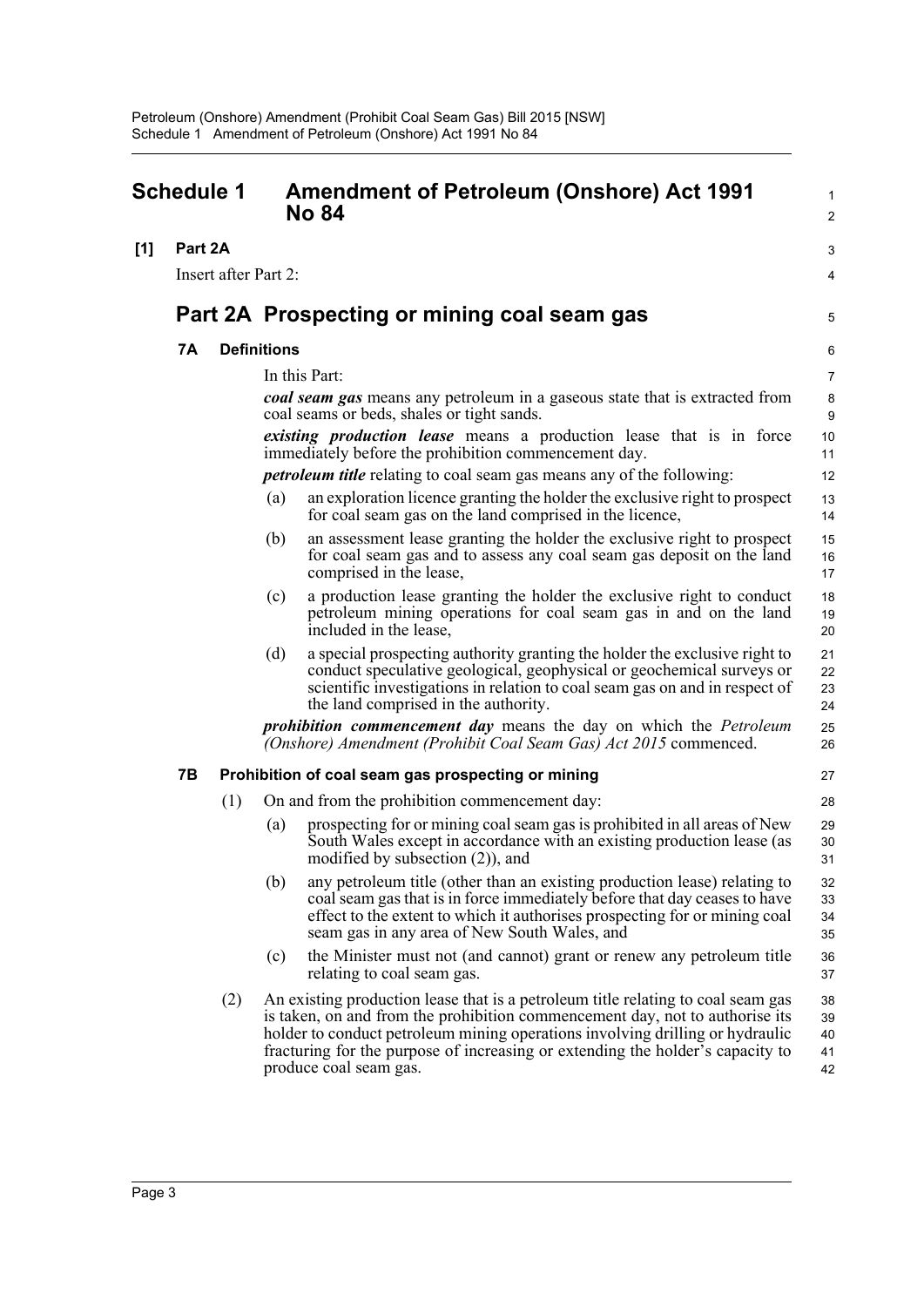|    | (3) |                                                                                                                                                                                                                                                         | To avoid doubt, section 7 (Offence of prospecting or mining without<br>authority) extends to a person who prospects or mines coal seam gas except in<br>accordance with an existing production lease (as modified by subsection $(2)$ ).<br>Note. Section 7 makes it an offence for a person to prospect for or mine petroleum<br>(including coal seam gas) except in accordance with a petroleum title. | $\mathbf{1}$<br>$\overline{2}$<br>3<br>4<br>5 |  |  |  |  |  |
|----|-----|---------------------------------------------------------------------------------------------------------------------------------------------------------------------------------------------------------------------------------------------------------|----------------------------------------------------------------------------------------------------------------------------------------------------------------------------------------------------------------------------------------------------------------------------------------------------------------------------------------------------------------------------------------------------------|-----------------------------------------------|--|--|--|--|--|
| 7C |     | Cancellation of ineffective petroleum titles                                                                                                                                                                                                            |                                                                                                                                                                                                                                                                                                                                                                                                          |                                               |  |  |  |  |  |
|    | (1) | A petroleum title relating to coal seam gas may be cancelled by the Minister<br>on or after the prohibition commencement day if the Minister is satisfied that<br>the title has entirely ceased to have effect because of the operation of this Part.   |                                                                                                                                                                                                                                                                                                                                                                                                          |                                               |  |  |  |  |  |
|    | (2) | Cancellation of a petroleum title under this section takes effect on the date on<br>which written notice of the cancellation is served on the holder of the title, or<br>on such later date as is specified in the notice.                              |                                                                                                                                                                                                                                                                                                                                                                                                          |                                               |  |  |  |  |  |
|    | (3) | Notice of a cancellation of a petroleum title under this section is to be<br>published in the Gazette as soon as practicable after the cancellation takes<br>effect.                                                                                    |                                                                                                                                                                                                                                                                                                                                                                                                          |                                               |  |  |  |  |  |
|    | (4) |                                                                                                                                                                                                                                                         | Before cancelling a petroleum title under this section, the Minister:                                                                                                                                                                                                                                                                                                                                    | 16                                            |  |  |  |  |  |
|    |     | (a)                                                                                                                                                                                                                                                     | must cause written notice of the proposed cancellation, and of the<br>grounds of the proposed cancellation, to be served on the holder of the<br>title, and                                                                                                                                                                                                                                              | 17<br>18<br>19                                |  |  |  |  |  |
|    |     | (b)                                                                                                                                                                                                                                                     | must give the holder of the title a reasonable opportunity to make<br>representations with respect to the proposed cancellation, and                                                                                                                                                                                                                                                                     | 20<br>21                                      |  |  |  |  |  |
|    |     | (c)                                                                                                                                                                                                                                                     | must take any such representations into consideration.                                                                                                                                                                                                                                                                                                                                                   | 22                                            |  |  |  |  |  |
|    | (5) |                                                                                                                                                                                                                                                         | This section is in addition to, and does not derogate from, the provisions of<br>section 22 (Cancellation and suspension of title).                                                                                                                                                                                                                                                                      | 23<br>24                                      |  |  |  |  |  |
| 7D |     | <b>Compensation not payable</b><br>25                                                                                                                                                                                                                   |                                                                                                                                                                                                                                                                                                                                                                                                          |                                               |  |  |  |  |  |
|    | (1) |                                                                                                                                                                                                                                                         | Compensation is not payable by or on behalf of the State:                                                                                                                                                                                                                                                                                                                                                | 26                                            |  |  |  |  |  |
|    |     | (a)                                                                                                                                                                                                                                                     | because of the enactment or operation of this Part, the <i>Petroleum</i><br>(Onshore) Amendment (Prohibit Coal Seam Gas) Act 2015 or any Act<br>that amends this Part, or                                                                                                                                                                                                                                | 27<br>28<br>29                                |  |  |  |  |  |
|    |     | (b)                                                                                                                                                                                                                                                     | because of any direct or indirect consequence of any such enactment or<br>operation (including any conduct under the authority of any such<br>enactment), or                                                                                                                                                                                                                                             | 30<br>31<br>32                                |  |  |  |  |  |
|    |     | (c)                                                                                                                                                                                                                                                     | because of any conduct relating to any such enactment or operation.                                                                                                                                                                                                                                                                                                                                      | 33                                            |  |  |  |  |  |
|    | (2) | This section extends to conduct and any other matter occurring before the<br>commencement of this section.                                                                                                                                              |                                                                                                                                                                                                                                                                                                                                                                                                          |                                               |  |  |  |  |  |
|    | (3) | To avoid doubt, nothing in this section prevents the State from voluntarily<br>providing compensation, in such circumstances as it considers appropriate, for<br>any conduct or other matter of a kind referred to in subsection $(1)$ (a), (b) or (c). |                                                                                                                                                                                                                                                                                                                                                                                                          |                                               |  |  |  |  |  |
|    | (4) |                                                                                                                                                                                                                                                         | In this section:                                                                                                                                                                                                                                                                                                                                                                                         | 39                                            |  |  |  |  |  |
|    |     |                                                                                                                                                                                                                                                         | <i>compensation</i> includes damages or any other form of compensation.                                                                                                                                                                                                                                                                                                                                  | 40                                            |  |  |  |  |  |
|    |     |                                                                                                                                                                                                                                                         | <i>conduct</i> includes any statement, or any act or omission:                                                                                                                                                                                                                                                                                                                                           | 41                                            |  |  |  |  |  |
|    |     | (a)                                                                                                                                                                                                                                                     | whether unconscionable, negligent, false, misleading, deceptive or<br>otherwise, and                                                                                                                                                                                                                                                                                                                     | 42<br>43                                      |  |  |  |  |  |
|    |     | (b)                                                                                                                                                                                                                                                     | whether constituting an offence, tort, breach of contract, breach of<br>statute or otherwise.                                                                                                                                                                                                                                                                                                            | 44<br>45                                      |  |  |  |  |  |